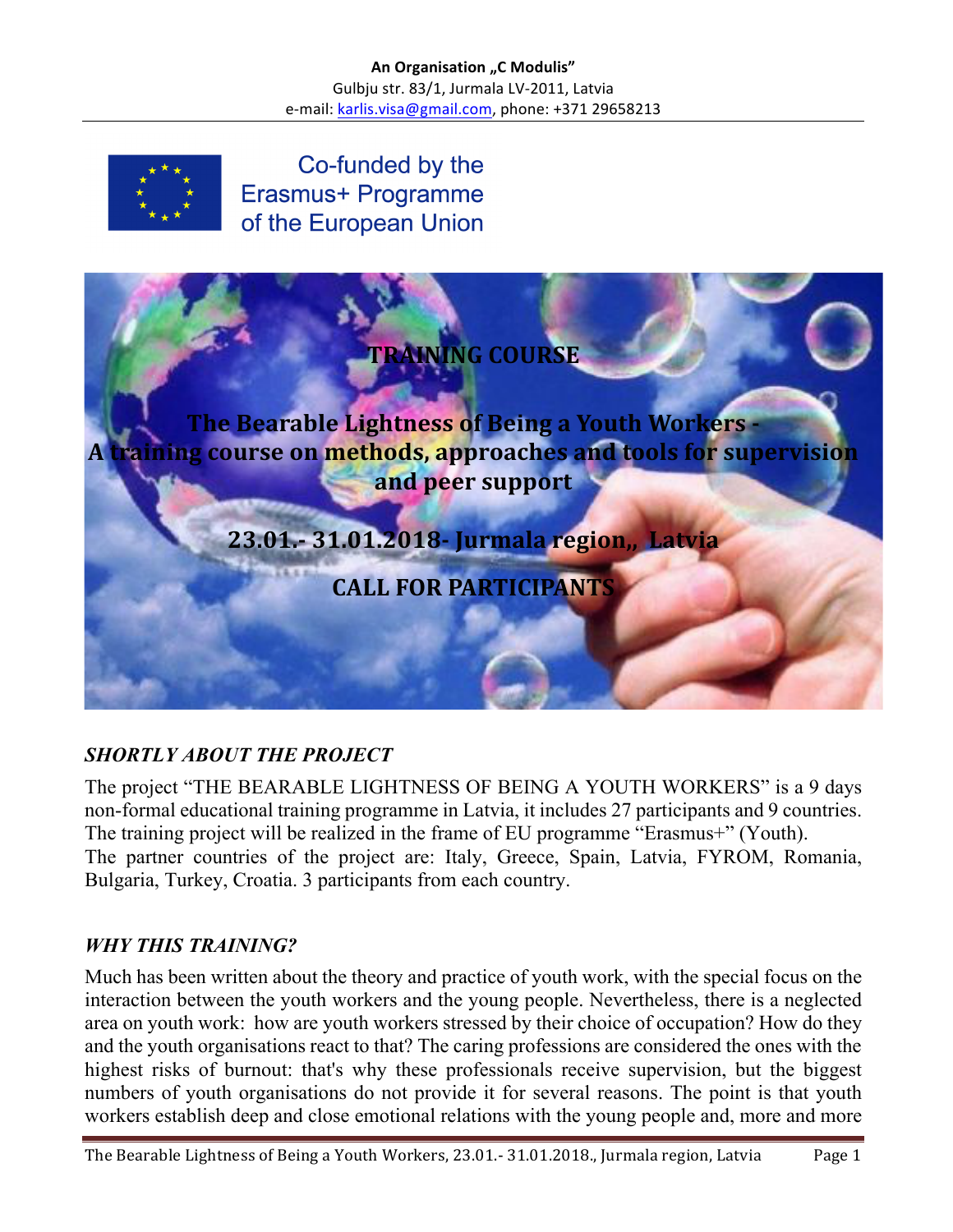often, they work in difficult contexts (prisons, high poverty areas, anti-violence centres, bullysm) and/or with youngsters at risk or with difficult backgrounds (immigrants, refugees, drop-outs, minorities, rural areas, NEET's and long term unemployed): both facts are high level stressor that need to be taken care of. The working methods in the training will be: experiential learning, supervision and coaching techniques.

## *OBJECTIVES*

The main aim of the training course is to provide youth workers with tools and approaches for their own supervision and to help them in learnining how to support their colleagues in dealing with difficult cases and emotional situations through intervision groups. The specific objectives are:

- $\triangleright$  to create and work in the setting of non-formal education (NFE)
- Ø to provide theoretical and practical information about the history and theories on **social inclusion** and on the different European realities and strategies
- Ø to develop **professional competencees and ethical approaches** in the field of social inclusion and for the professional work with disadvantaged groups
- Ø to support **reflection** about professional backgrounds, needs and development on youth workers
- Ø to create an experiential learning environment where participants can learn **tools for professional support, supervision, coaching, and peer support** (intervision);
- Ø to experience and learn from **practical professional cases**
- Ø to learn tools and methods for **looking at difficult cases with different point of views**
- Ø to experience and learn how **to cope with close emotional relationships and other stressors** connected with the youth work occupation
- Ø to improve the ability of participants **to support other colleagues** in dealing with stress as youth workers
- $\triangleright$  to understand how Erasmus + can support social inclusion of young people

## *TARGET GROUP:*

The project is addressed to youth-workers, social workers, teachers, educators who work with disadvantaged groups and have the chance to implement what they will learn once back at work. The priority is given to professionals who have the role in their association to organize or provide support and supervision for the staff and/or for the volunteers.

### .**!!!Participants needs to be able to communicate in ENGLISH!!!**

## *TRAINERS:*

- **1. Mrs. Giulia Mastropirro:** professional counselor, expert in non formal education and experiential learning and in working with unemployed disadvantaged youngsters and adults. Representative of NGO "Work in Progress" (Italy).
- **2. Mr. Karlis Visa:** more than 17 year experiences in non-formal education and inclusion area (since 1996 social worker, supervisor). Representative of NGO "C Modulis" (Latvia).